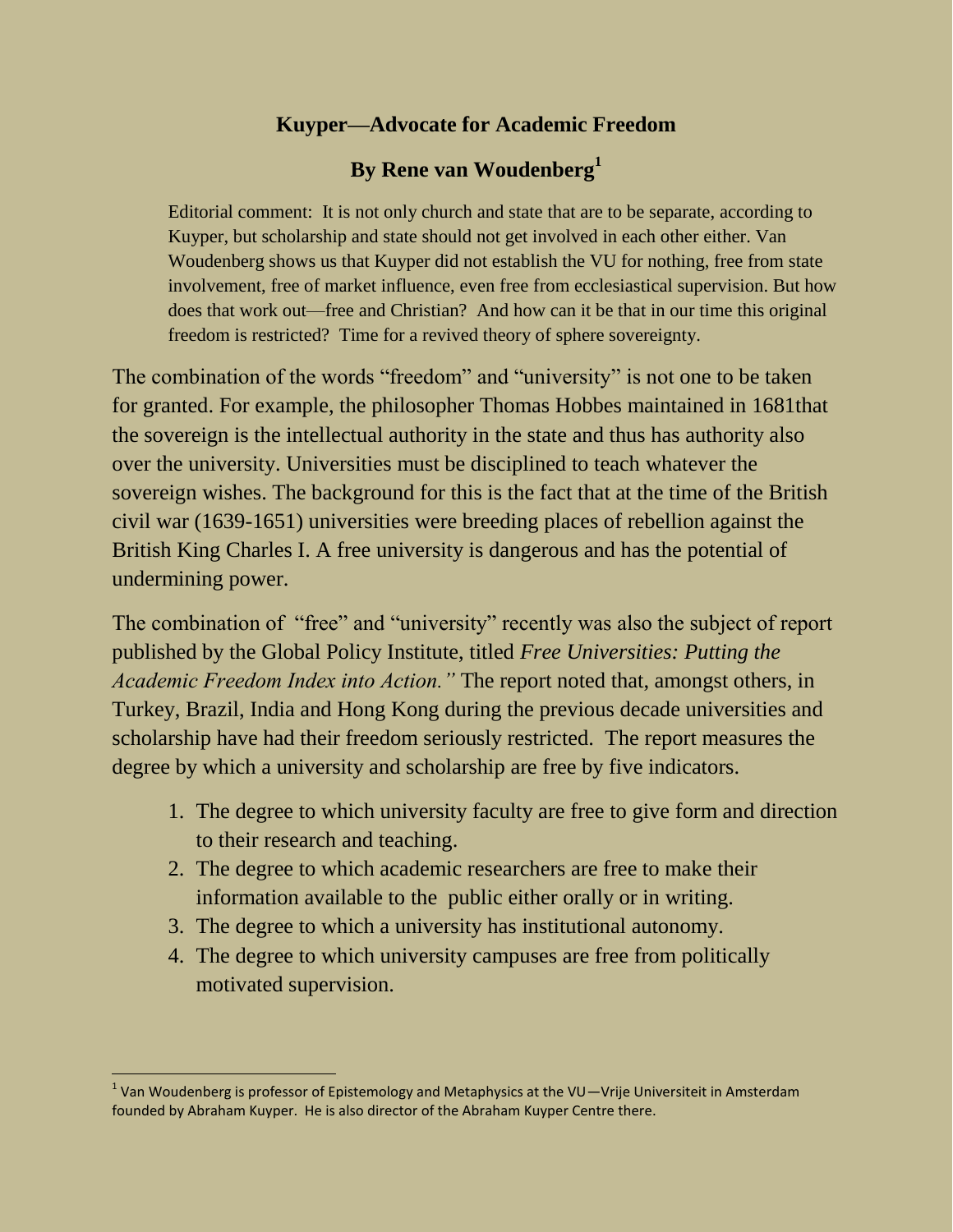5. The degree to which there is academic freedom with respect to politics and politically sensitive questions, including freedom of cultural expression.

It is the degree to which a specific characteristic are present in a university, that the report expresses on a scale of 1-5. The report's point of departure is that academic freedom is essential for scientific advance, for the pursuit and discovery of truth, for research co-operation and for the quality of university education. In other words, the report assumes that in a hobbian university there will be no advance in scholarship, that the truth is neither sought nor served, that co-operative research is not really possible and that the quality of education will be low.

# **The Free University (Vrije Universiteit--VU)**

While the hobbian idea of a university has a great friend in Kim Jong-un and to a lesser degree in Xi Jinping, it has a principial opponent in Abraham Kuyper. As no other, Kuyper has advocated and defended the freedom of all universities. The university founded by him already expressed anti-hobbianism in its name, the *Free* University. The official explanation of the name is that this university is free from state and church influence, which is to say that it is not a mouth piece for either government or any church.

At least partially, anti-hobbian motives have led to the establishment of other universities who have the word "free" in their name. In 1834, the Universite Libre was established in Brussels by free thinkers and freemasons, who adhered to Enlightenment ideals that were directly opposite to the traditional Catholic education of Belgium. In 1948, the Freie Universitat was established in West Berlin as a reaction to the restrictions on freedom forced on the Humboldt University in East Berlin by the Communist regime. In 1997, a free university was established in Bolzano, Italy, for the promotion of the free exchange of ideas and scientific knowledge.

### **Opening Lecture**

One of Kuyper's most famous lectures carries the title "*Souvereiniteit in Eigen Kring*" or "Sphere Sovereignty." It is the lecture with which he officially opened the VU in 1888 in the Nieuwe Kerk in Amsterdam in the presence of a large and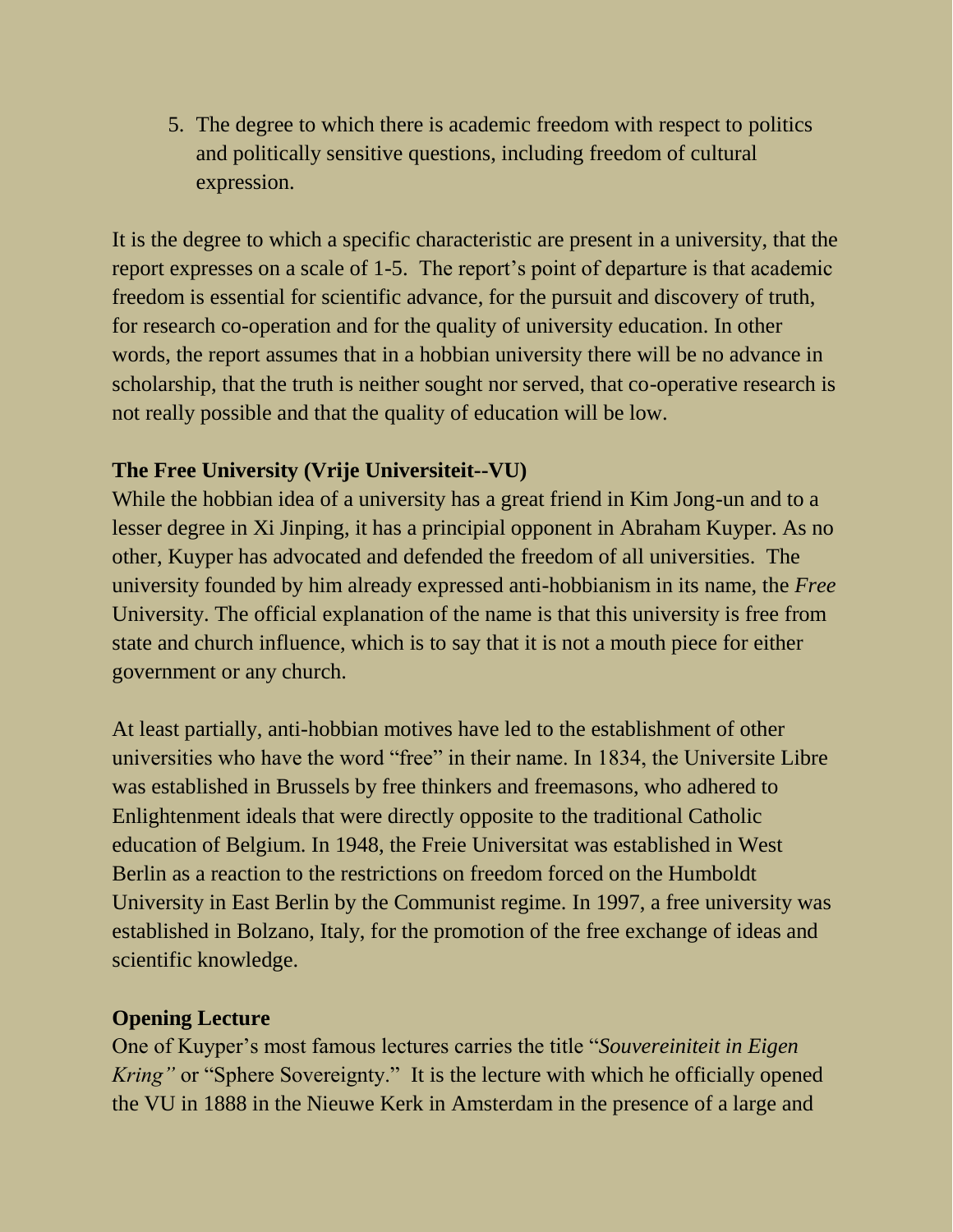diverse public. This lecture is a principial plea for the freedom of the university, not only that of the VU but of universities in general. The central idea is that human life takes place in diverse social circles, spheres, areas or worlds. Kuyper explicitly refers to the world of commerce, art, family, church and state, but also that of scholarship. These spheres do affect each other, but they all have their own task and their own laws. It would be unjust for one sphere to dominate another. A sphere can develop only when it can mature freely without external restrictions. The universities of Bologna, Italy, and Paris were originally established as private corporations, as guilds in which professor and student co-operate as master and fellow or comrade. Much later, said Kuyper, the church gained control over universities, something that did not help the free development of scholarship. Just look at the church's procedure against Galileo. During the nineteenth century the church's control over the university weakened, but now the state gained great influence. It is the government that appoints professors and the financing of universities becomes the business of the state. This, too, restricts the free development of scholarship. Ever the realist, Kuyper said, "It cannot be repeated often enough, money creates power *for* its owner and power *over* its recipient." If scholarship is to develop freely, it needs to be free from church and state and of any other sphere that attempts to turn the university into an instrument for the ruler.

#### **The Nature of Scholarship**

How now are the spheres to be distinguished from each other? It requires subtlety and phenomenological sensitivity to see and say the right things here. Roughly speaking, it is chacteristic of the sphere of scholarship and university to focus on truth, that is to be achieved via research that is not influenced by the interests of church and state—and, I may comfortably add, of business or the militaryindustrial complex. Scholarship and universities have their own task, that is not to be restricted or governed from one of the other spheres. Scholarship and universities are "sovereign in their own sphere."

#### **Free** *and* **Christian?**

Herewith a plea is presented for the freedom of the university. But that does not represent a plea for or account of why in Amsterdam a new and as to intention *Christian* university should be established. Yet it was exactly that which drew such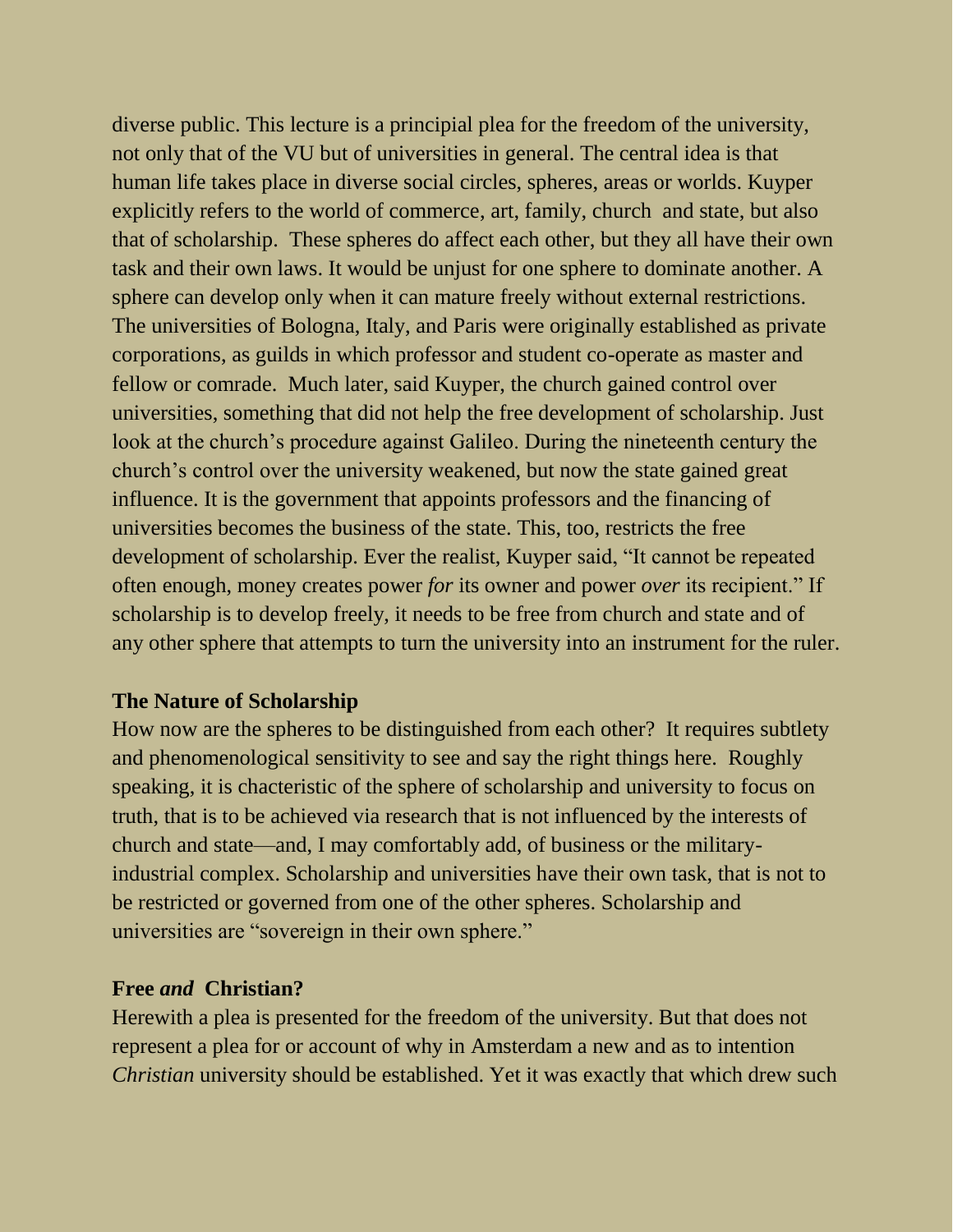a large and diverse public: to hear all about such a university. What would it look like?

It appears to me that to give account for a specifically Christian university arguments other than that of sphere sovereignty are needed. Kuyper gives the same argument in other places, amongst s in his *Stone Lectures* of 1898. That argument is that, roughly speaking, scholarship is not neutral but its practitioners base themselves on all sorts of fundamental, philosophical, religious and other influences. Scholarship is often practiced on basis of fundamental principles that are often difficult to account for. There is a diversity of such principles and by no means all scholars accept the same principles. As everywhere else, among scholars there is a diversity of fundamental visions and principles—and they make a difference.

What does this have to do with the establishment of an intentional and specifically Christian university? It is this: scholars need the freedom to practice scholarship on basis of their vision, given the specific principles they work with. Among Christian fundamental principles belong the fact of a living God who has created the world and preserves it from moment to moment; there is sin in the world, an eternal life and more. Kuyper's idea for a specifically Christian university was that research and education would be offered from this fundamental vision. His idea included that other universities would teach and do research out of their own explicitly developed principles. He was a radical pluralist and I can well imagine that many in his audience would be nervous with his argumentation!

### **Diversity**

In the rest of this article I want to take a retroactive look from the current realities of academia at Kuyper's ideas about the freedom of the university, diversity and the role of fundamental principles in scholarship.

To begin with the last, there is much diversity in the academic world, too much to name it all. There is a diversity in universities, faculties and disciplines as well as a diversity in research schools and institutes. This is not a diversity that should make one nervous, nor a diversity that flows out of the various fundamental principles that people accept. It has to do with organization and practical division of labour.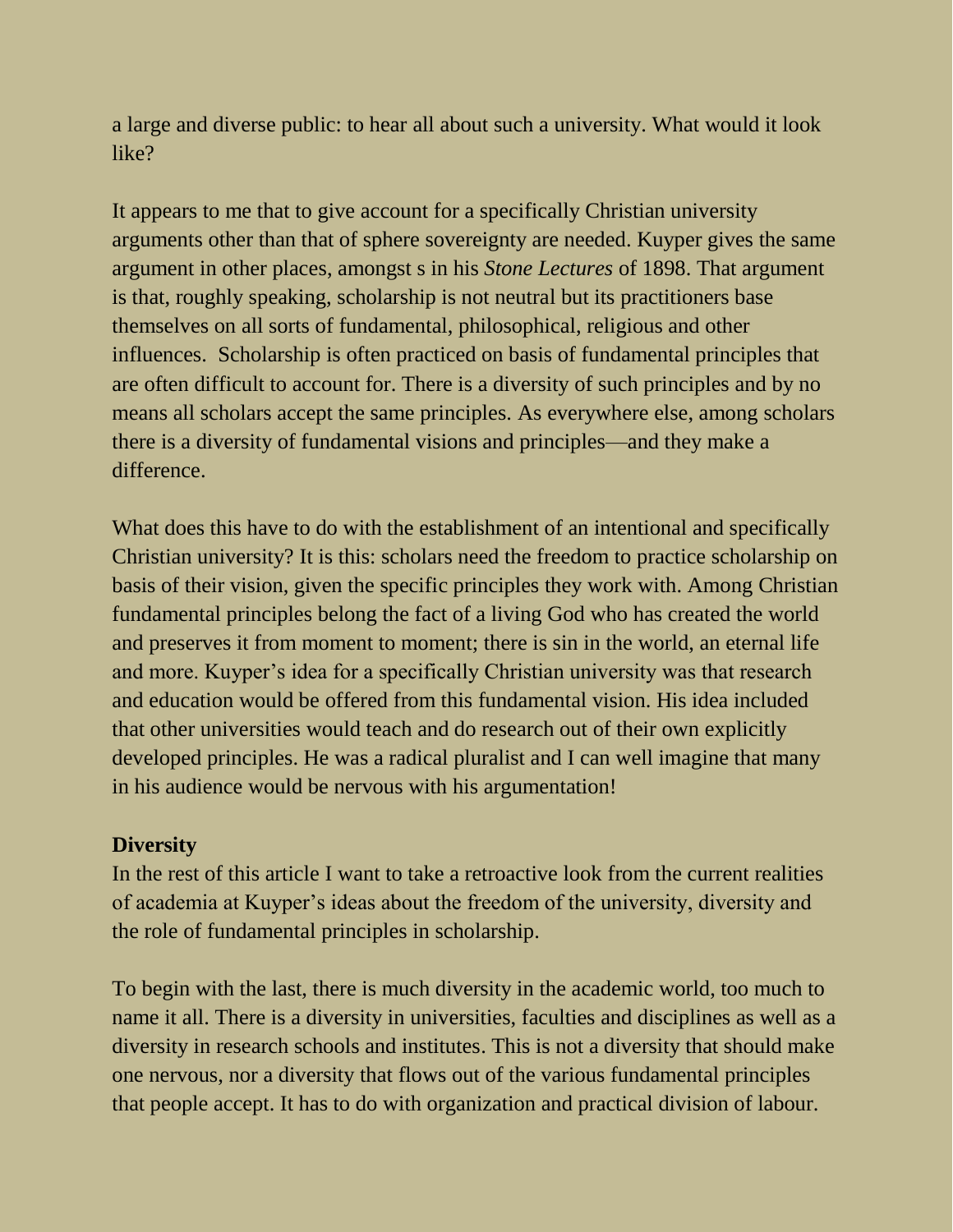There are still other forms of diversity that do not need to lead to nervousness. For example, diversity of research questions or research goals. It is possible that certain fundamental principles will lead people to value research in certain topics, questions and goals more than in others. Once one has made a choice, the motivation for the research often disappears. The philosopher of scholarship, Bas van Fraassen, pointed to this: "Scientific theories tend to forget their origin." Newton was motivated in his scientific work by the religious motif to understand God's creation, but you don't notice that in his theory about gravity.

#### **Scholarship Methods**

It is perhaps somewhat different with research methods. There is not one single scholarly method, but a great diversity. The methods of, for example, the two disciplines of chemistry and linguistics vary enormously, but even within the same discipline there often exist a variety of methods. Usually they can peacefully coexist. For example, methods in statistics and methods for qualitative research can coexist and even combined, but that is not always the case. In the history of scholarship a number of *Methodenstreiten* or struggles about methods can be observed. Some of these have been solved, but others not and new ones can emerge. Disputes of this nature can be associated with deep differences about principles to which the disputing parties adhere.

#### **Visions on Scholarship**

It is even more different with visions on the nature of scholarship such as what they can teach us, what are its potentials and borders, what are their assumptions and implications. Allow me to give some examples. There are empirical visions, realistic visions and constructivistic visions. There are visions according to which one single or a few disciplines are fundamental, for example, nanophysics or evolutionary biology, while other disciplines take a back seat. There are visions according to which field is a source of knowledge and insight next to other sources; and there are visions according to which only scholarship delivers knowledge (scientism). Then there are visions according to which scholarship implicates there is no God and visions that say that we can understand scholarship only from a theistic perspective. These differences in visions are associated with fundamental principles that some accept but others don't. It is this diversity that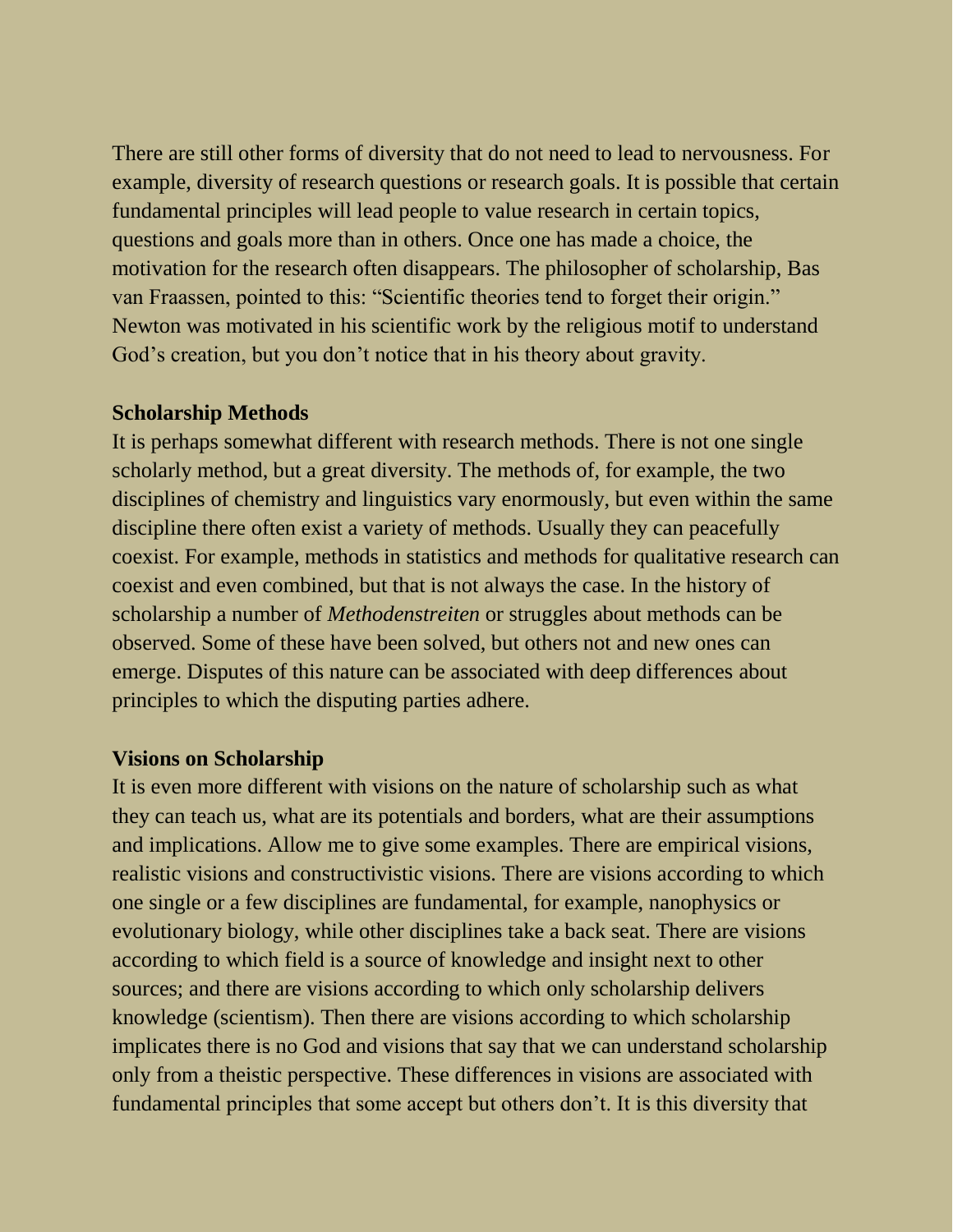makes some nervous, but not Kuyper. It is there, he noted, and needs to be acknowledged.

I am sharing this opinion, but want to add something important to it. This diversity in visions often has no direct impact on scholarly research. Researchers with different principial visions can often learn much from each other and cooperate. The reason for this is—and this is part of my principial vision—there is only one world and scientists try to better understand it. From this perspective, scholarship is an ecumenical enterprise. This does not mean that principial visions are insignificant, but it does mean that their influence on the give and take of scholarship are limited and indirect. Yet, they are of great significance because we also want to develop a greater vision, a vision of the world, our place in it, a vision on how scholarship relates to that world, to religious faith and to moral conviction. Such visions cannot be developed only on basis of science. Even the scientistic vision that only scholarship can give us knowledge is a vision that cannot be supported by scholarly research.

### **Comparison**

If we now look at Kuyper's opinions about the freedom of the university from the perspective of the current academic realities, than we can and must say a few things. I begin with the observation by a friend, the American Nicholas Wolterstorff, who was professor at the VU from 1989 till 1995, after which he was appointed to Yale. I cite a few passages from his memoirs:<sup>2</sup>

"The greatest difference between the American university system and that of the Netherlands is the decentralized shape of the former. There is no national university system in the US and there is no Minister of Education that sends directives to all universities in the land. The American system contains a great number of private colleges and universities that are financially independent and are not under public supervision. Of course, there are state universities, such as the University of Nebraska, but I know of no state in the US where a government representative has authority over the state

**EXECUTE THE FOLLOWING THE SECT THE SECT 12**<br><sup>22</sup> The following quotations are back-translations from Dutch back to English; they are not quotations from the original.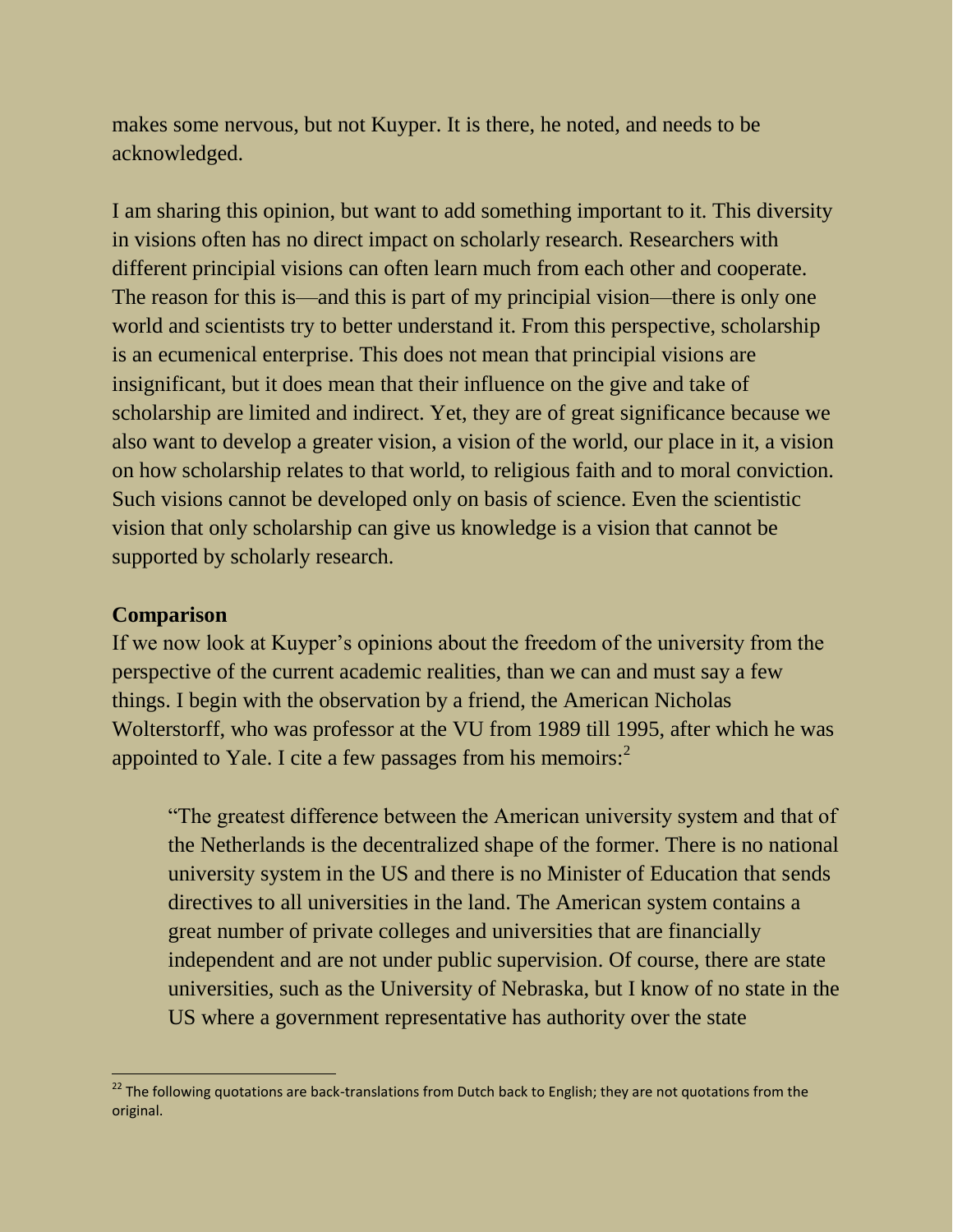universities like the Minister of Education in the Netherlands has over the Dutch universities."<sup>3</sup>

"While universities were at one time the place whether the intellectual life of the nation was fed and passed on, in the Netherlands the universities are increasingly places where students are trained for the market place. Humanity departments are seriously restricted. This, it seems to me, is the unavoidable result of an education system in a capitalistic economy that is controlled and financed by the government."

"Along with this redefinition of the university as servant to the economy, there is a passion for bureaucratic efficiency in the Dutch universities. New structures are constantly put in place. Small departments are either done away with or absorbed into larger units. To me as an outsider it seems that considerations of bureaucratic efficient determine the character of education and research rather than the reverse, that bureaucracy serve education and research."

#### **A Feeling of Restrictions**

 $\frac{1}{2}$ 

Wolterstorff's observations are shared by many insiders. In a thorough historical summary, Frans van Lunteren shows which factors and developments in the university corporation, as he calls it, have contributed at the least to the *feeling* of lack of freedom on the part of academic researchers. He points to new governing structures, flexible labour contracts, increasing rules, achievement agreements and quality measurements, requirements for appreciation or valorization and the pressure for public-private co-operation. Last year RensBod, Remco Breuker and Ingrid Robeyns published *40 Propositions about Scholarship*, in which they cracked some hard nuts about the current university system. Many propositions deal with the theme that in diverse manners, universities are restricted in their freedom and are increasingly becoming instruments for external purposes. Their idea is related to the ideas of Kuyper. They write,

 $3$  I wonder whether a comparison between the Dutch national system and the American state system would not be more appropriate? Education in the US is not a national but state concern. The national comes in only when it interferes by dangling a financial carrot before the state educational departments. Might Wolterstorff be comparing apples to pears?